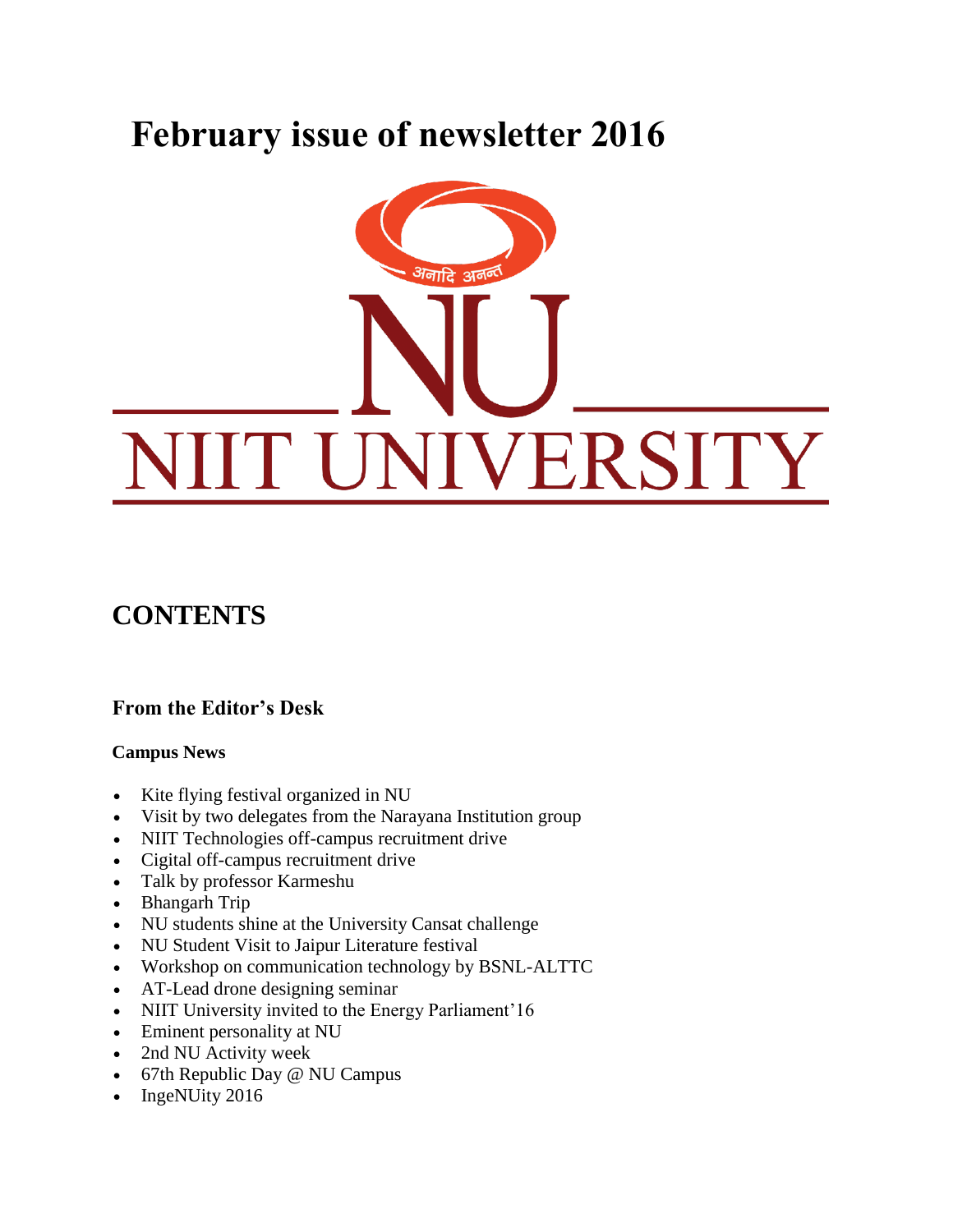- WNS Workshop
- Mr. Sameer Sahasrbudhee @ NU
- Prof. Volkan Cicek's visit at NU

### **Nature Talk**

• Sociable Lapwing

### **NU Ayurveda Health Club**

Calendula Herb

### **Student Editorial Special**

- Untold
- Sustainability

# **Expressions**

- Art Work
- Painting

### **Achievements**

**Research @ NU**



# **From the Editor's Desk**

### **Dear Readers,**

Greetings to our readers! As we set foot in the 3rd month of the 'new year' we hope the first two months went as per the resolutions planned by each one of you. Even if they did not, then take respite in the age old adage, Resolutions are meant to be broken. Live the year as it comes to you and don't bind yourself with the weight of the resolutions keeping you away from good food, or company or deeds! As far as we are living healthy and in harmony with the laws of nature, we need not worry about living right.

This issue carries some interesting news pieces. Achievement of our student Jai Verma is indeed commendable. You may like to read about the contribution of the Ayurveda club about the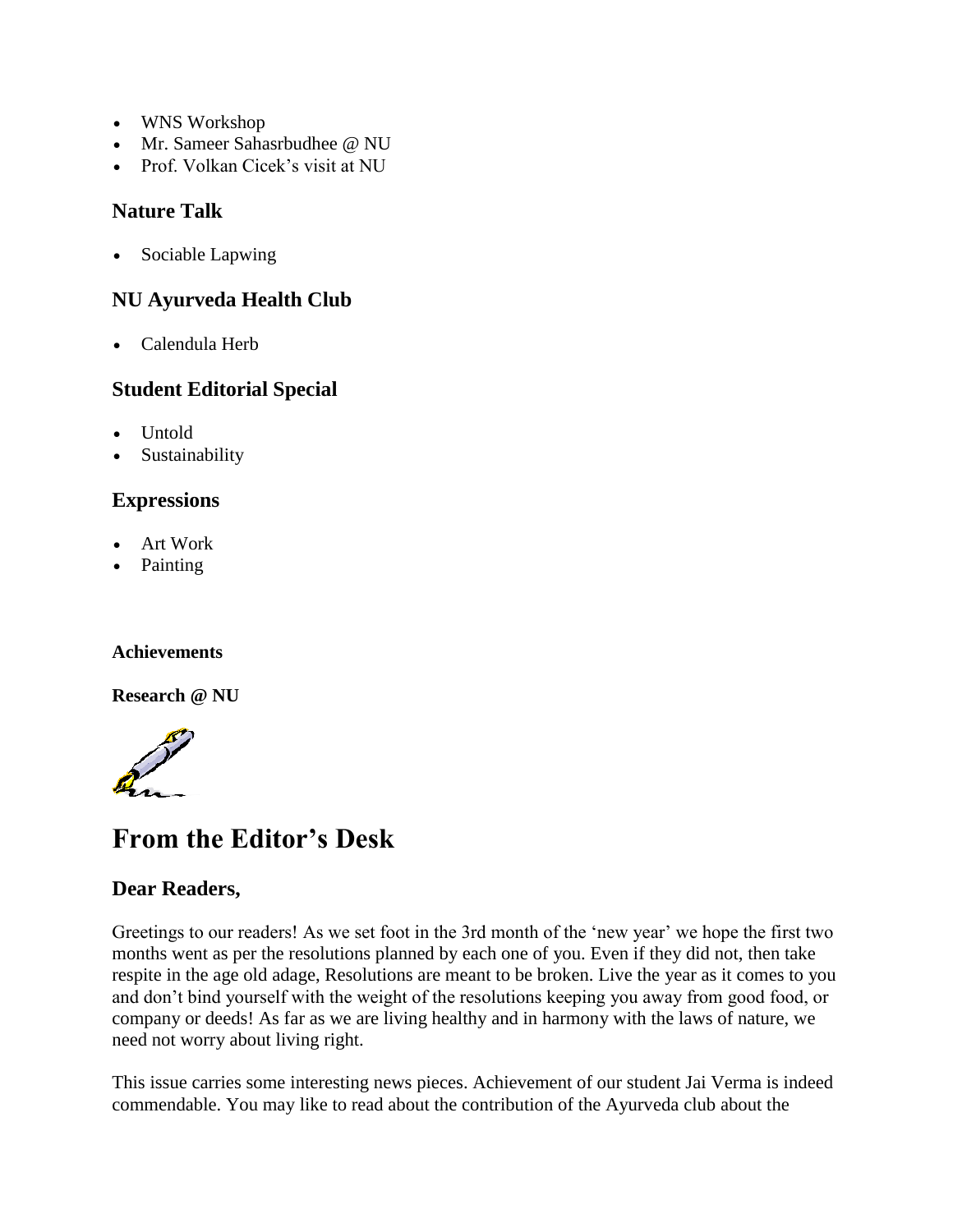Calendula herb and you may appreciate the pieces ad art work given in the Student editorial and Expressions section.

I hope you enjoy reading this issue.

Wish you all a Happy Reading experience!!

Best Wishes,

**Anshima P Srivastav**

**Editor In-Charge,**

**NU Newsletter**

**[anshima.Srivastava@niituniversity.in](mailto:anshima.Srivastava@niituniversity.in)**

# **Campus News**



**Kite flying festival organized in NU**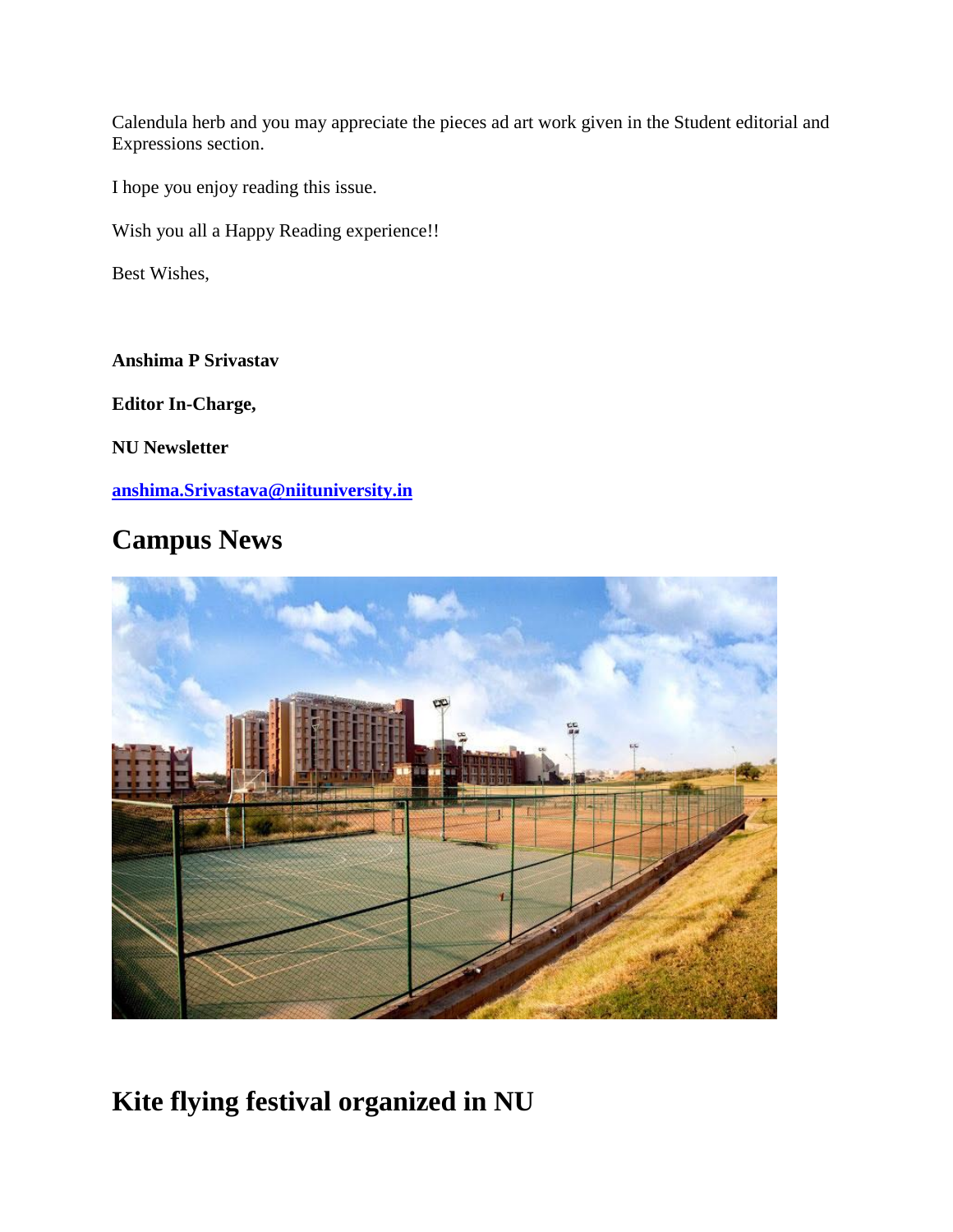

A kite flying festival was organized in the campus on Sunday, January 17, 2016. Students came out in good numbers to celebrate the spirit and love of kite flying. Faculty members also joined the celebration and gave a good competition to the others.

# **Visit by two delegates from the Narayana Institution group**

Two delegates from Narayana Group of Educational Institution visited NIIT University on 15<sup>th</sup> January, 2016. During the visit, they interacted with the university leadership team and the Area Head of Computer Science Area.

# **NIIT Technologies off-campus recruitment drive**



An off-campus recruitment drive was organized for Industry Practice of B Tech (CSE/ECE) 2016 batch, by NIIT Technologies on 14th January 2016.

# **Cigital off-campus recruitment drive**

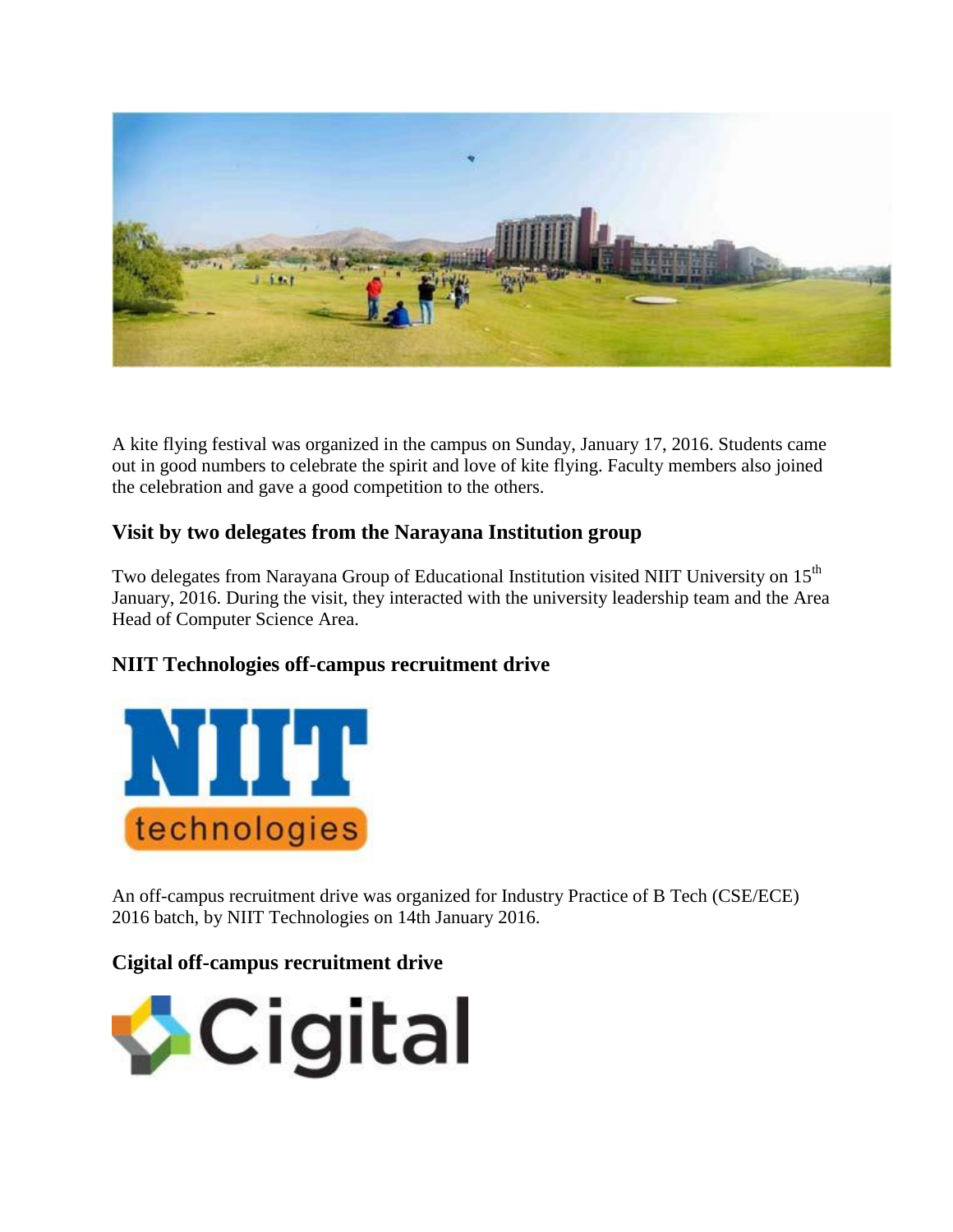Cigital conducted an off-campus recruitment drive for Industry Practice for B Tech (CSE/ECE) 2016 batch, on 20th January 2016.

# **Talk by professor Karmeshu**

On 27Jan 2016, there was an invited talk by Prof. Karmeshu on "Maximum Entropy Framework for Generation of Power Laws: Study of High Frequency Intra-Day Stock Returns" from 5 pm in senate room. Various mechanisms responsible for the emergence of power law behaviour were discussed. A detailed analysis of high frequency intraday stock returns exhibiting cubic power law was presented. The students really got the idea about Maximum Tsallis entropy framework under Digital Signal Processing.

# **Bhangarh Trip**



On the  $24<sup>th</sup>$  of January, the photography club of NU went on a road trip to Bhangarh fort, located at a distance of 170kms from the college campus. There were 13 students from first, second and third year combined who had gone for the trip. The students were chosen on the basis of the photos they had submitted and the selection done by the coordinators of the photography club. The journey began at around 7am in the morning. We had taken two Toyota Innova's provided by the University, and at all points it was made sure that the two cars travel together. In the first part of the journey, the cars travelled at a slow pace due to the extreme fog. We stopped for breakfast at a dhaba around 9.40am, where the students treated their taste buds to hot Jalebis and Kachoris. Following which we continued with the journey. Approaching Bhangarh, we found the terrain to be extremely rugged. Amidst all the rumors about the haunted fort, we very closely noted a fact that there have been very few households that have been made even at a distance of 30 kms from the place.

On reaching the fort the students divided themselves into groups and started exploring this 17th century marvel. The legend has it that the fort was 7storeys high but over the years, due to degradation by the environment, only 4 storeys remain. The entrance to the fort is followed by a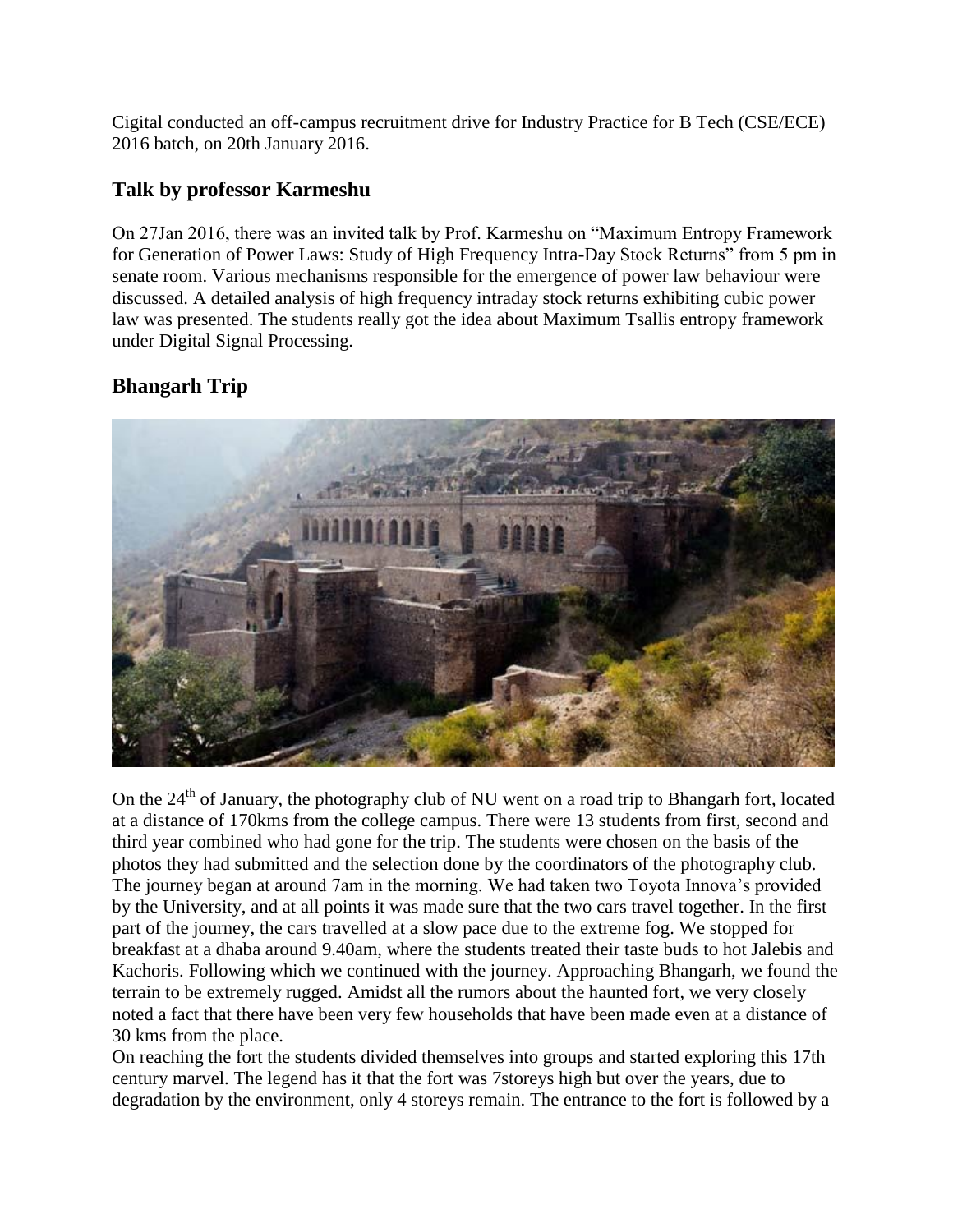beautiful walk through what used to be the Jauhari Bazaar. Langur and monkeys are the prime occupants of the bazaar now. As the bazaar ends, the landscape opens into a huge sprawl of green land which encompasses the temples and the post office. From behind which the actual fort starts. The fort still proudly displays the 17th century architecture. The intricate cuts on the walls and designs on the pillars.

The inner parts of the fort have eroded over time.



The kings room is filled with broken down pillars and a ceiling in absentia. Students clicked pictures of the architecture and made themselves okay with the smell of dead animals and rats that surrounds the many niche in the walls. At about 4pm all the students gathered again at the main gate and we proceeded for our return journey to the NU campus. We stopped on the way for lunch and snacks at Alwar and reached the NU campus at around 8pm.

It was a learning experience for everyone who was present on the trip.

**Sourya Rudra**

**Vice-Coordinator** 

**Photography club at NU**

**NU students shine at the University Cansat challenge**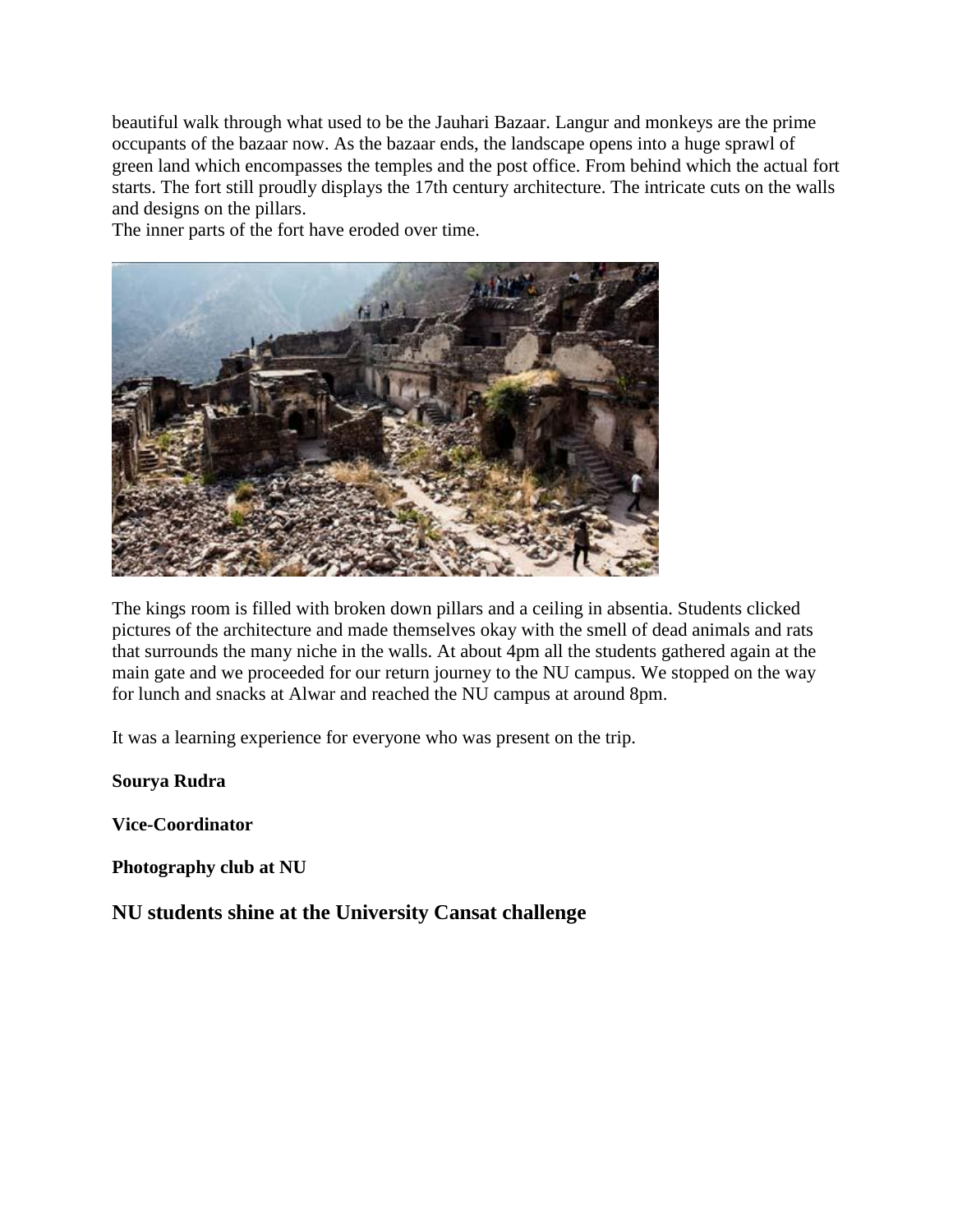

NU students participated in the University Cansat challenge at IISC, Bengaluru on 17th January, 2016.The team from the university shined at the event and came second in the competition that witnessed teams from BITS Goa, SRM and other prestigious institutes.

# **NU Student Visit to Jaipur Literature festival**



One of the largest literary festivals, the Jaipur Literature Festival kick started on 23rd January 2016 @ Diggi Palace, Jaipur. At this world-famous event, NIIT University (NU) students were invited to attend the ZEE Jaipur Literature Festival on 23<sup>rd</sup> Jan 2016. Students got an excellent opportunity to hear views of intellectuals like Javed Akhtar, Dr. Shashi Tharoor, Ashwin Sanghi, Maragaret Atwood, Stephen Fry, Anuja Chauhan, Ravinder Singh and many others.

# **Workshop on Communication Technology by BSNL-ALTTC**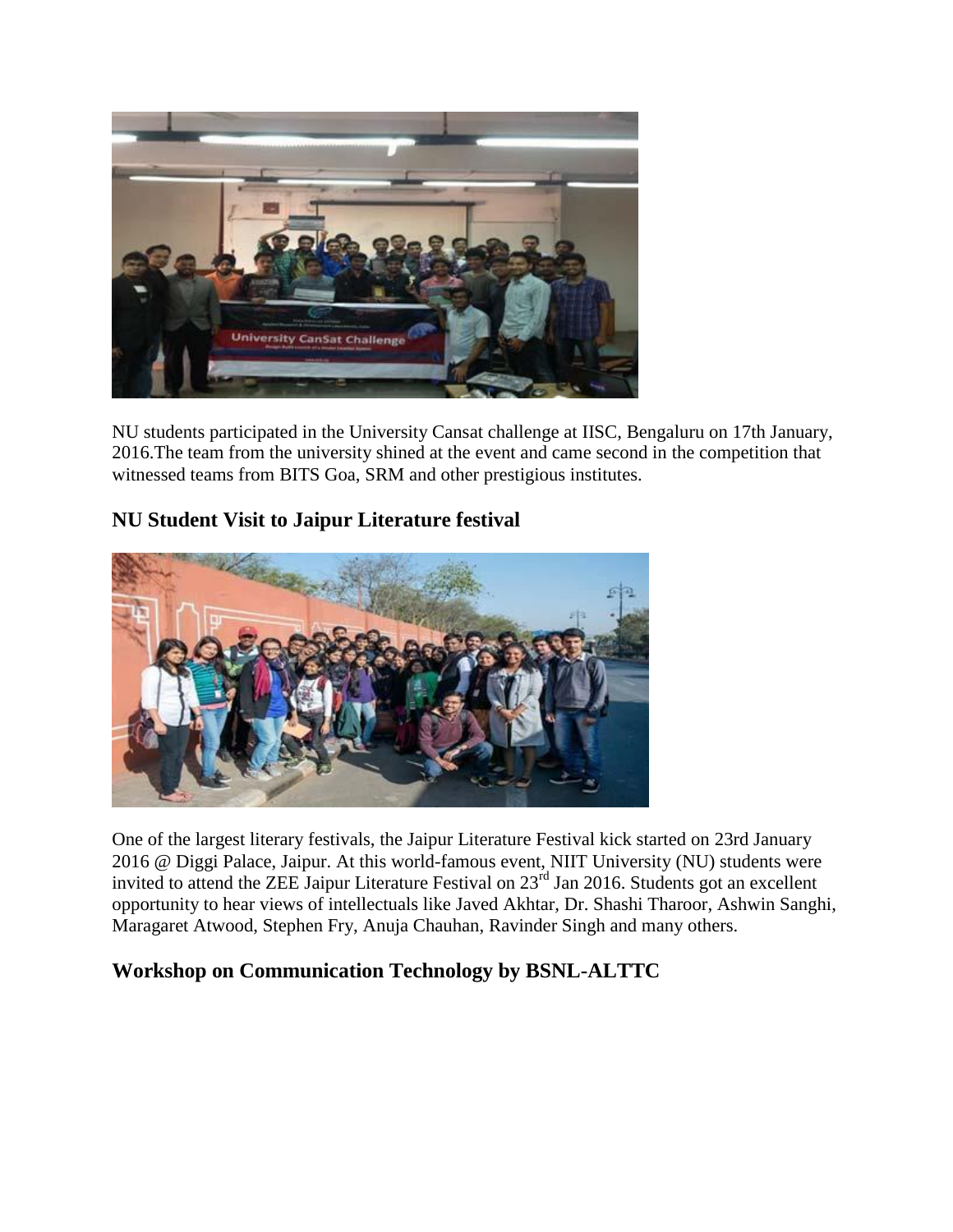

A workshop on Communication Technology, jointly with BSNL-ALTTC, Govt. of India was organized at NIIT University (NU) on 27th January 2016.

Eminent Industry leaders Mr. Vikas Nigam and Mr. Anil Kumar working in the domain of Advanced Communication Technology from BSNL-ALTTC delivered a talk on Mobile, Wireless Communication, Radio Frequency and its applications & Satellite Communication.

These interactive sessions were also co-joined by Prof. Prosenjit Gupta, Area Director, Computer Science & Prof. Navin Kapur, Area Director, Electronics and Communication Engineering.





Atif Khan, founder of AT-Lead, a drone manufacturing and training company headquartered in Noida, conducted a Drone Designing Seminar at NIIT University (NU) on 23rd January 2016. The following topics were covered during the seminar: Making of a Quadcopter How to use Actuators and Motors Assembly of various components Use of software Calibration of Transmitter and Receiver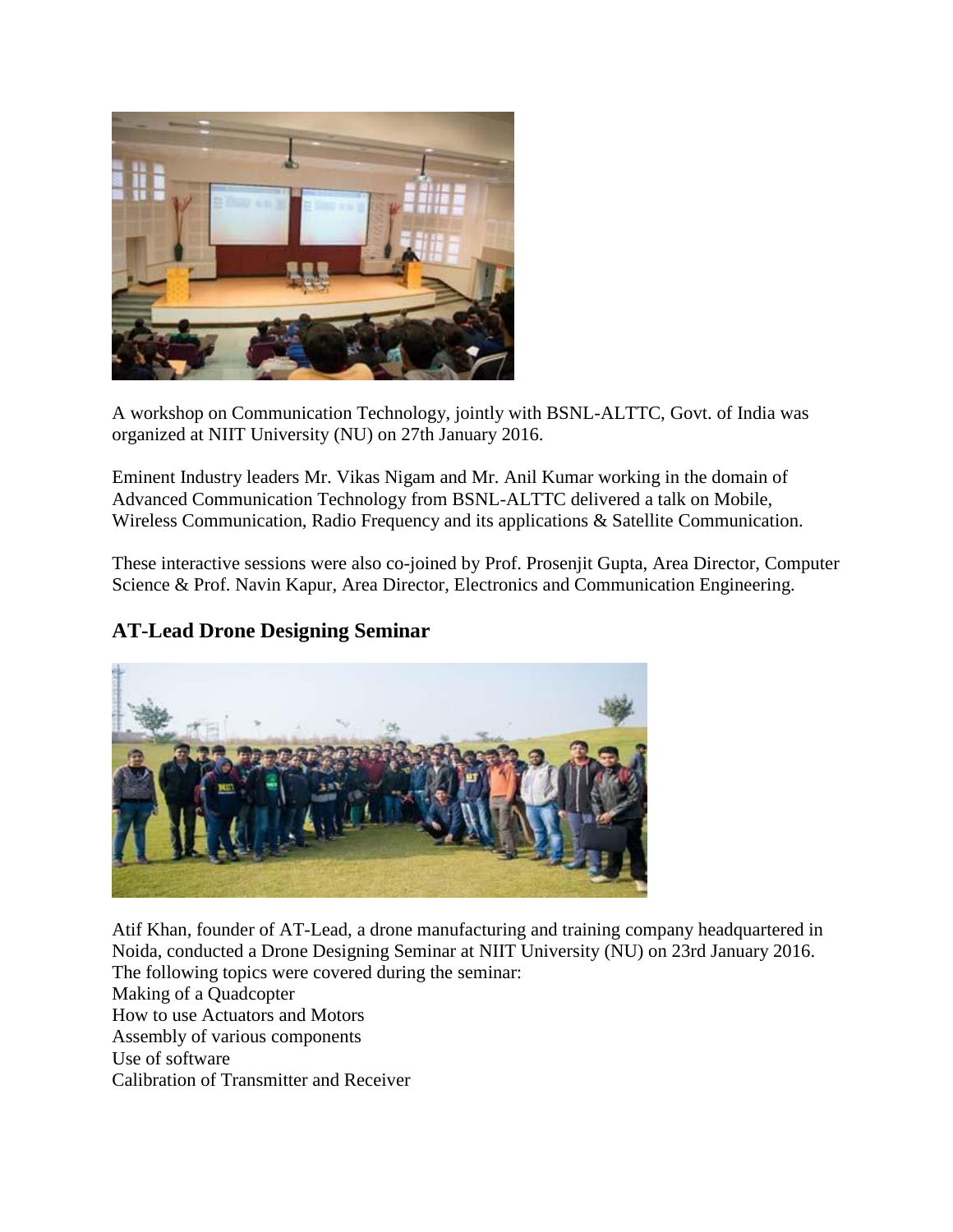# **NIIT University invited to the Energy Parliament'16**

NU was invited to the All-India Students Energy Parliament'16 on 25th February. Students were asked to submit a write-up and three students with the best write-ups would be given a chance to present the same to the audience at the event.

# **Eminent personality at NU**



Mr. Shankar Vanavarayar, President (Joint Correspondent)-Kumaraguru College of Technology, Executive Director-Sakthi Auto Motors Ltd & Managing Trustee-The Vanavarayar Foundation visited NIIT University (NU) on 07th January 2016. During the visit, he interacted with the Hon'ble Co-Founder, NU – Mr. Vijay K. Thadani and NU Leadership Team. He also had an interactive session with NU students on the topic "Innovation & Entrepreneurship".

# **2nd NU Activity week**

NU organized the 2nd NU ACTIVITY WEEK from 24th January to 01st Feb 2016. All the students, faculty and staff participated in various events with full enthusiasm and dedication. The schedule of activities during the activity week was as follows:

- Drone Workshop by AT-Lead on 23rd Jan
- Android App Development from 24th 27th Jan
- A road trip to Bhangarh Fort by the Photography Club on the 24th Jan
- Tennis Workshop from 24th 25th Jan
- Gym Workshop from 26th 27th Jan
- Workshop on Communication Technology by BSNL-ALTTC on January 27
- Sports events like FUTSAL League, Box Cricket Tournament, Half-Court Basketball, Open Chess

Tournament, Pool Tournament etc. were also organized during the activity week.

# **67th Republic Day @ NU Campus**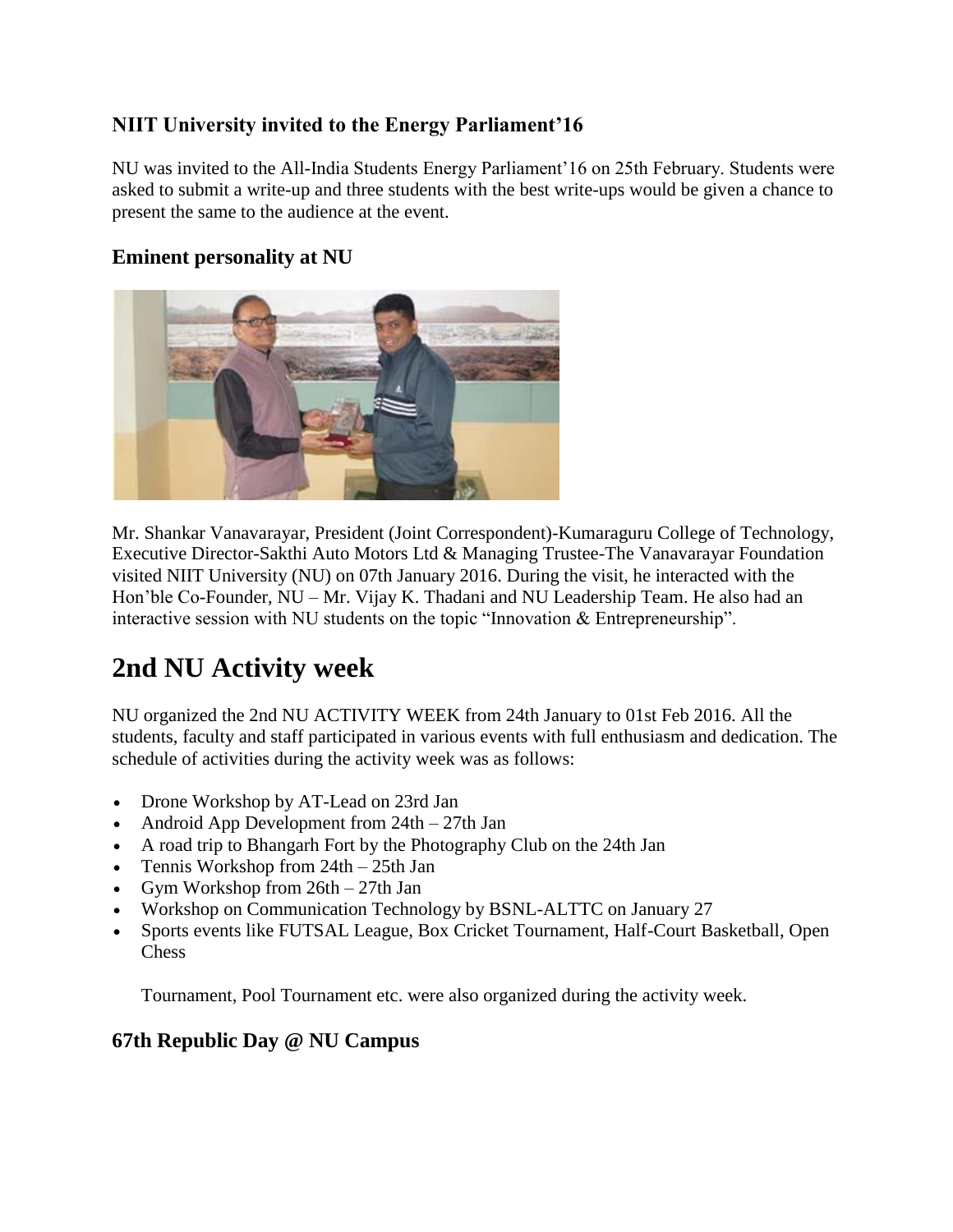

NIIT University (NU) celebrated 67th Republic Day at NU Campus, Neemrana on 26th January 2016. After the March past and flag hoisting, we heard the insightful and inspiring words from our Hon'ble President, Dr. Rajendra Kumar Pandey. His address was followed by many performances from NU students in various languages like Hindi, English, Malayalam, Kannada, Bengali and Telugu. It was a great display of national diversity and integrity. The program came to an end with prize distribution to deserving employees.

# **IngeNUity 2016**



NIIT University organized it's annual fest, IngeNUity Fest "A Magical Menagerie, from 29th – 31st Jan 2016. The magic kicked-off with the opening ceremony inaugurated by Air Cmde. Kamal Singh from NU Leadership Team", Dr Shivendra Mathur, Registrar, Prof. Prosenjit Gupta, Area Director, CSE and Prof Navin Kapur, Area Director, ECE. Students from reputed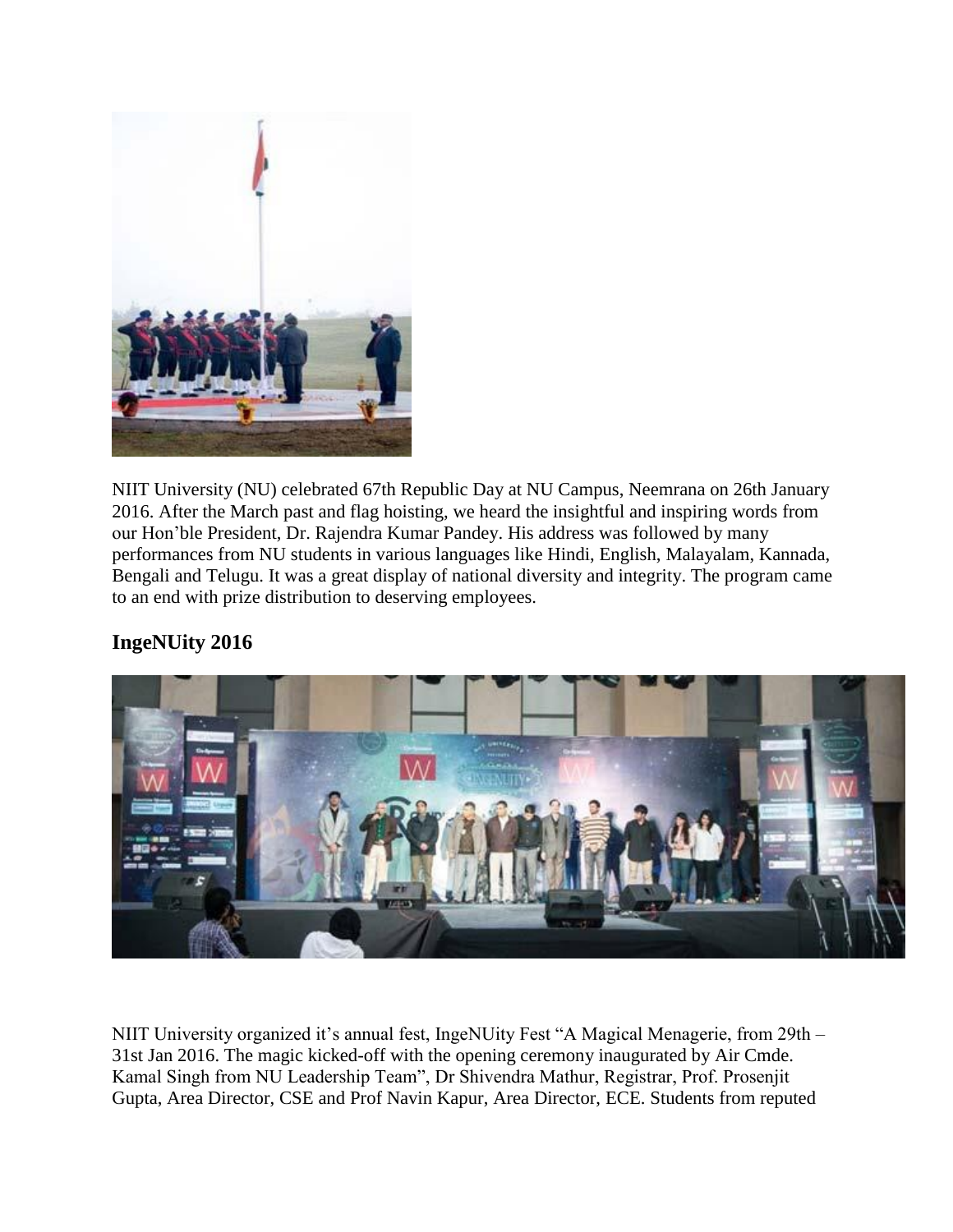Institutions like ITM Kolkata, GNIOT Noida, Trinity College, Bharti College, etc. participated into various events like Nukkad Natak, Fashion show, Dance competition, Singing etc.

# **WNS Workshop**



A two day workshop, from 28th -29th Jan 2016, was conducted by delegates from WNS- Mrs. Monika Mitra & Mr. Ankur Kumar, at NU Campus, which was directed towards providing necessary skills on conducting Competency Based Interviewing. The workshop was attended by NU faculty members from different Areas. The two days of the Workshop commenced with interview, role plays to demonstrate the intuition based age-old technique of interviewing and slowly the method and procedure of Competency-based Interviewing was introduced to the audience. Second day was more inclined towards objective interviewing using the CBI technique.

# **Mr. Sameer Sahasrbudhee @ NU**

1st Feb 2016 marked as the day when students and the NU Leadership team interacted with Dr. Sameer Sahasrabudhe, Senior Project Research Scientist at the Dept. of CSE, IIT Bombay, on "Use of Multimedia in Education" during his visit to NIIT University.

# **Prof. Volkan Cicek's visit at NU**

On 28th Jan 2016, Prof. Volkan Cicek, Coordinator-International Relations, Zirve University, Turkey visited NIIT University and signed a Memorandum of Understanding between NU and Zirve University. He also interacted with Hon'ble President, Dr. Rajendra Kumar Pandey and NU Leadership Team and explored the areas for collaboration.

# **Nature Talk**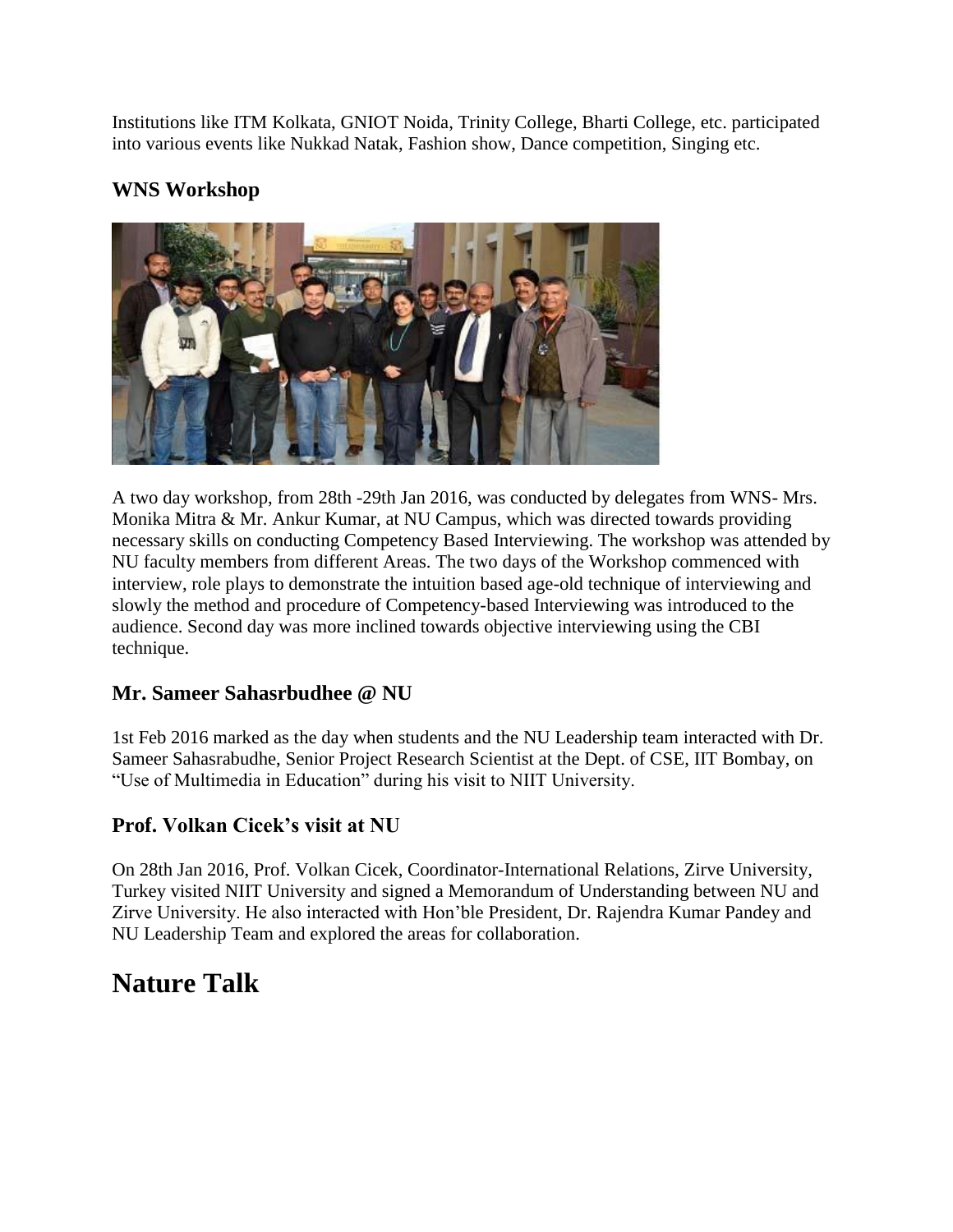

### **Sociable Lapwing**



The Sociable Lapwing or Sociable Plover (Vanellus gregarius) is a wader in the lapwing family of birds. It breeds on open grassland in Russia and Kazakhstan. Three to five eggs are laid in a ground nest.

These birds migrate south, through Kyrgyzstan,Uzbekistan,Tajikistan Turkmenistan, Afghanistan, Armenia, Iran, Iraq, Saudi Arabia, Syria and Turkey, to key wintering sites in Israel, Syria, Eritrea, Sudan and north-west India. Birds winter occasionally in Pakistan, Sri Lanka and Oman. This attractive medium-sized lapwing has longish black legs and a short black bill. Summer adults have grey backs and breast, dark belly and white undertail. The head has a striking pattern, with a black crown and eye stripe, the latter being bordered above and below with white. The upper neck is ochre.

### **SSTATUS AND CONSERVATION**

In 2004 BirdLife International categorized this bird as critically endangered, due to a very rapid population decline for poorly understood reasons. The main decline took place between 1960 and 1987, when the known population halved; it is presently some 20-25% of the 1930s population levels (BirdLife International 2006). The current population was estimated to be between 600 and 1,800 mature birds in 2006 (BirdLife International), but is currently being revised to the upward end of that scale, possibly more, following the discovery of the species' previously unknown main wintering grounds in Syria, where 1500 birds of all ages were encountered. Additionally, in October 2007, super flocks of approximately 3,200 Sociable Lapwing were discovered in Turkey, according to Guven Eken, director of the Turkish Nature Association. The current IUCN classification is CR A3bc – meaning that the population is expected to decline in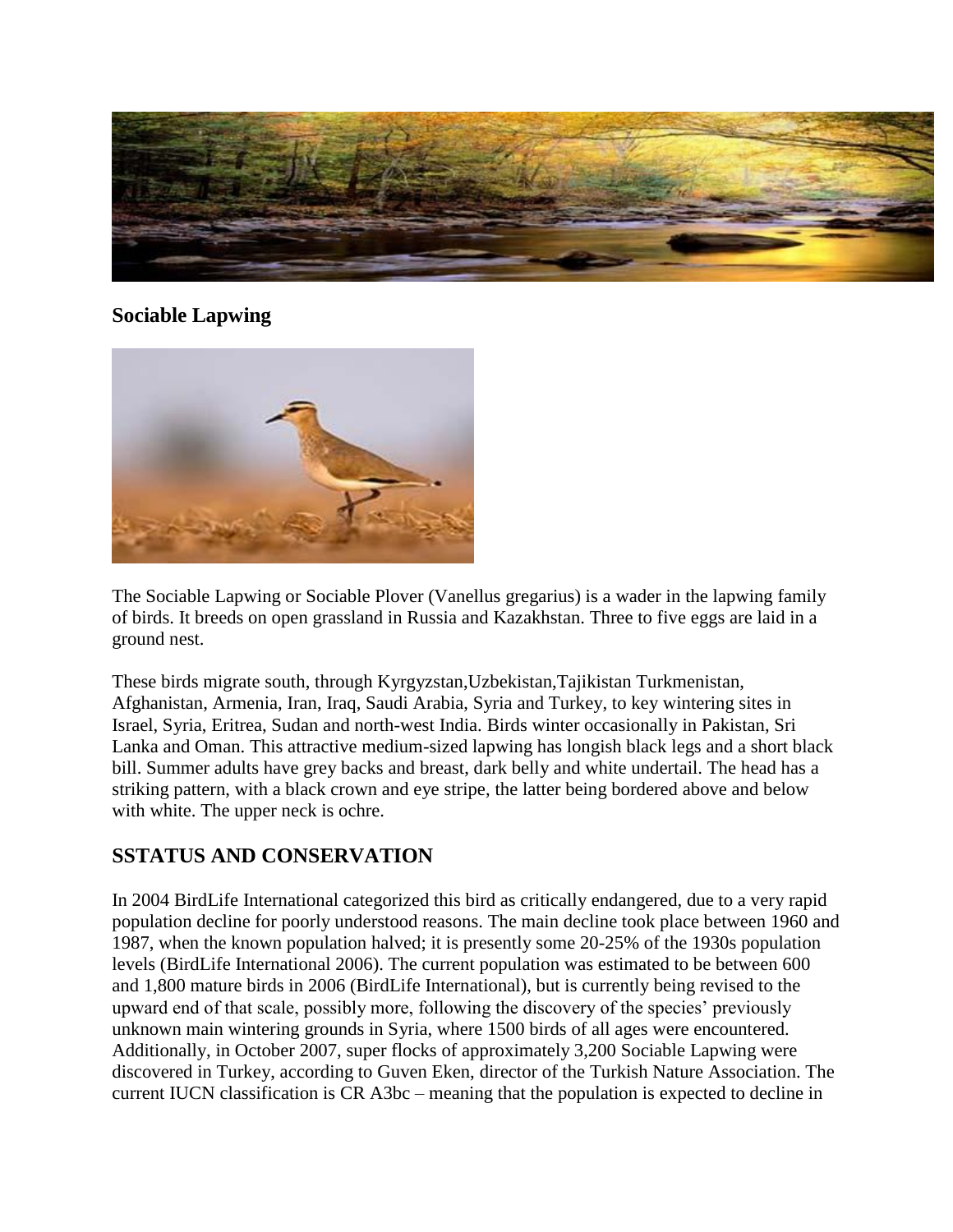the next decade or so by 80%, but based on theoretical considerations and the known habitat destruction rather than direct observation of the birds. Thus, the new discoveries might mean that as more data becomes available, the species could be downlisted to Endangered.

*[Source: www.wikipedia.org](http://www.wikipedia.org/)*

**Divya Sara**

**B.Tech (Batch 2013- 2017)**

# **NU Ayurveda Health Club**

# **Calendula Herb**



Calendula is a genus of about 15-20 species of annual and perennial herbaceous plants in the daisy family asteraceae that are often known as marigolds. They belong to South Western Asia, Western Europe, Macaronesia, and the Mediterranean. Other plants are also known as marigolds, such as corn marigold, desert marigold, marsh marigold, and plants of the genus Tagetes, The genus name Calendula is a modern Latin diminutive of calendae, meaning "little calendar", "little clock" or possibly "little weather-glass". The common name "marigold" refers to the Virgin Mary. The most commonly cultivated and used member of the genus is the pot marigold (Calendula officinalis). Popular herbal and cosmetic products named 'calendula' invariably derive from C. officinalis.

#### **Traditional and ancient uses:**

Calendula species have been used traditionally as culinary and medicinal herbs. The petals are edible and can be used fresh in salads or dried and used to colour cheese or as a replacement for saffron. A yellow dye is extracted from the flowers.

Romans and Greeks used the golden calendula in many rituals and ceremonies, sometimes wearing crowns or garlands made from the flowers. One of its nicknames is "Mary's Gold," referring to the flowers' use in early Catholic events in some countries. Calendula flowers are sacred flowers in India and have been used to decorate the statues of Hindu deities since early times.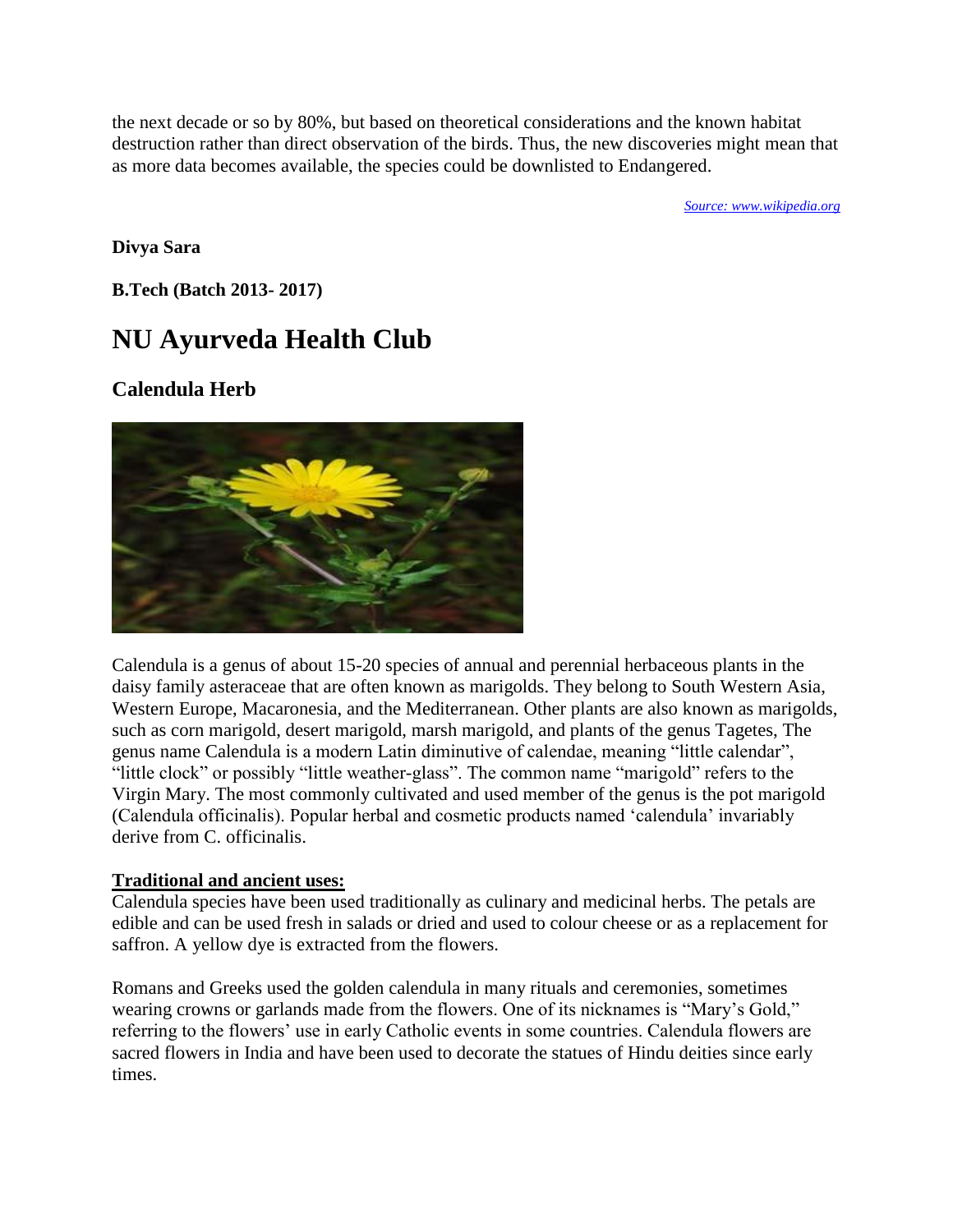#### **Medicinal use:**

Ancient cultures recognized and used the healing properties of calendula. In some of the earliest medical writings, calendula was recommended for treating ailments of the digestive tract. It was used to detoxify the liver and gall bladder. The flowers were applied to cuts and wounds to stop bleeding, prevent infection and speed healing. Calendula was also used for various women's ailments, and to treat a number of skin conditions. During the American Civil War, calendula flowers were used on the battlefields in open wounds as anti-hemorrhagic and antiseptic, and they were used in dressing wounds to promote healing. Calendula also was used in this way during World War I. Calendula has been historically significant in medicine in many cultures, and it is still important in alternative medicine today.

### **Aman Kumar Jha and Sushmita Singh**

### **NU Ayurveda Health Club**

# **Student Editor Special**



### **Untold**

"I want to say something."

A simple statement had so much meaning hidden in disguise, that no one was able to calculate the weight it would have spared her shoulders. So, no one bothered to listen, no one tried to understand. "It's just one of her 'not-so-important' things." they said. Not in the exact way but, something similar. No one cared then and now, her story is still untold.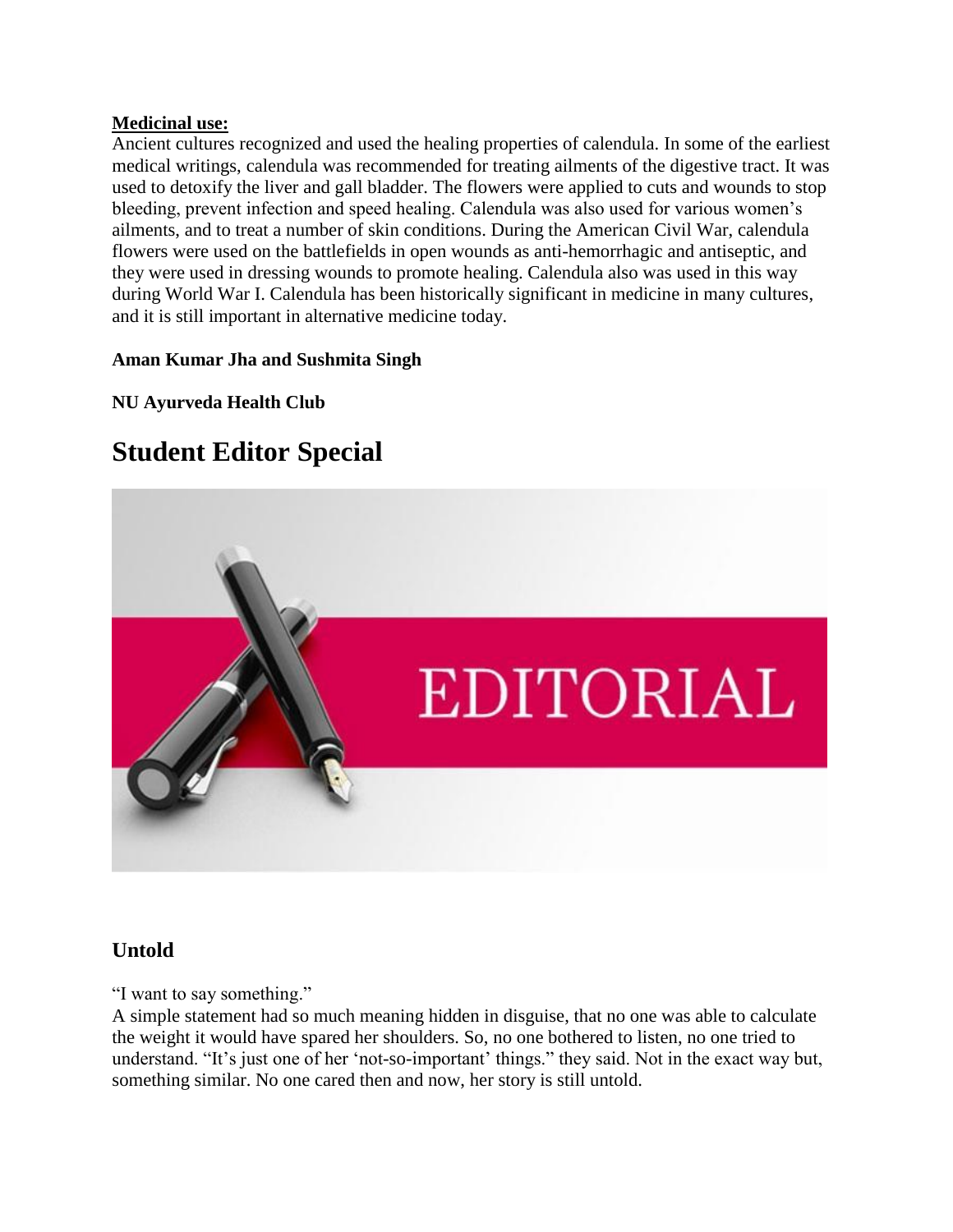#### "Should I share this?"

A simple question generated so much pressure from within, that under the burden of which the ladder to achieve some peace, got crushed. "It's just not worth sharing, I guess." he said to himself. Not in the exact same way, but something similar. He did not care then and now, his story is still untold.

#### "What will they think?"

Another simple question. This one ran in the factory of imagination for weeks. They did not care about it, but she did. "What if she feels bad? What if he doesn't feel good?" she kept asking herself. Not in the exact same way, but something similar. She kept everything to herself, she never said anything and now, her story is still untold.

#### "If Only…"

If only he had not thought about anything like that. If only he'd not let it affect him so much. It was nothing, but turned into something soon enough. "Why am I thinking all this? Why can't I stop thinking?" he asked himself. Maybe in the exact same way or maybe something similar. No one knows now. If only he'd…and now, his story is still untold.

#### "She is happy. She is always smiling."

Maybe they were right and maybe they were not. Who knows now…Only she knew, only she. She was always trying, she was always hiding. "I should not. I am strong enough." She always use to tell that to herself. Yeah, in the exact same way, more than just similar. "Did you know her?" "I used to." "Now that I think about it. Barely." Yes, her story is still untold.

#### "He is happy. He is always smiling."

Yes, they were right and yes, they were not. He knew everything. He tried. He did not hide. "I should not. I am strong enough. I have her." He used to tell that to himself. In the exact same way. "Do you know her?" "Yes, I know her. I knew her." "I only wish, I wish I had known better." Don't worry. He'll tell you the story.

She was not alone. She did not leave alone. She did not. I wish…

### **Pradumn Kumar Mahanta**

### **B.Tech (Batch 2013-17)**

### **Sustainability**

Sustainability is the persistence of structures and strategies. The organizing principle for sustainability is sustainable improvement, which incorporates the four interconnected domain names: ecology, economics, politics and culture.

When this word is broken into two i.e.  $SUSTAIN + ABILITY =$  it refers to the ability to sustain. But who is able to do that. Is it Man? Nature? Animals?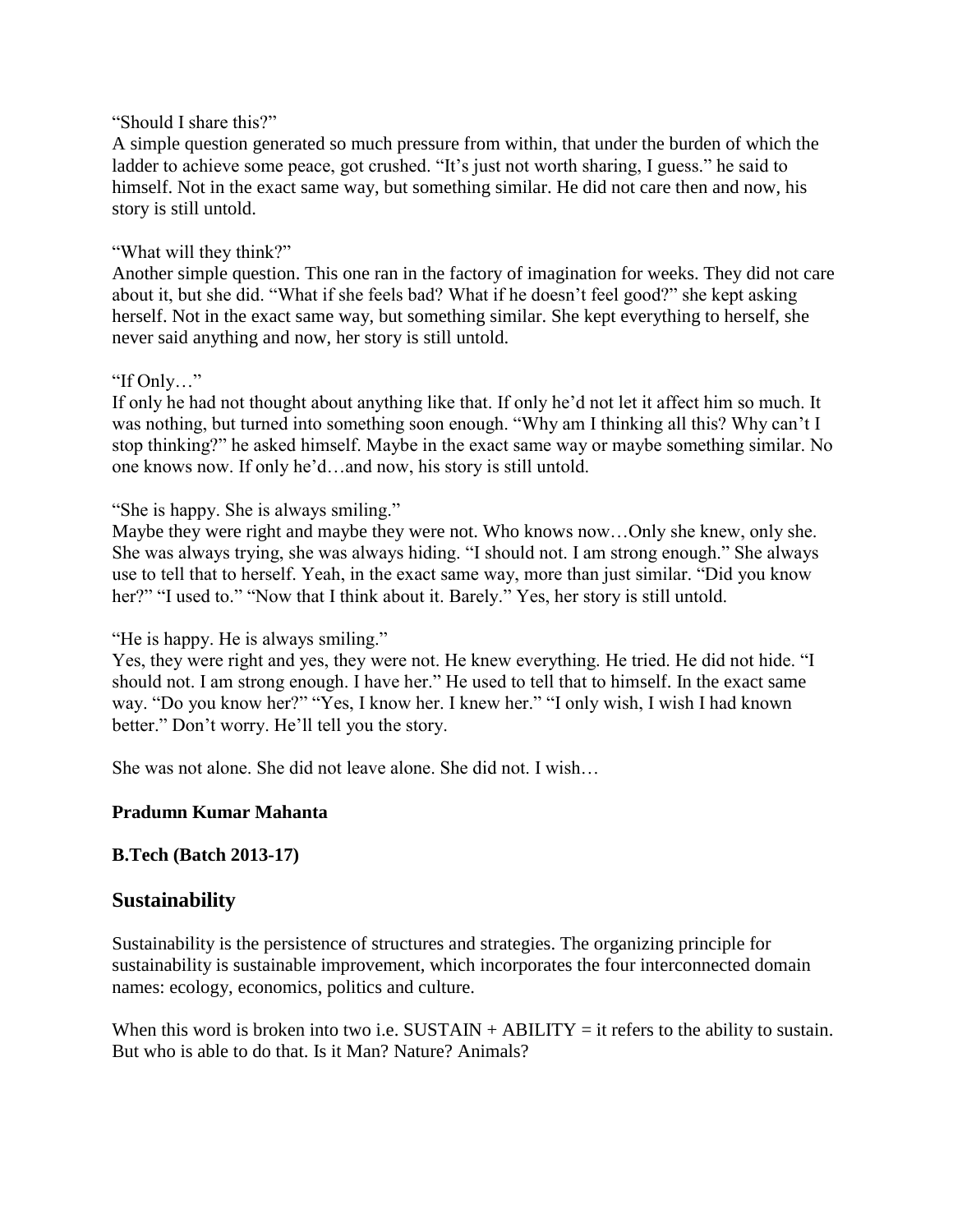Well nature tries to keep the balance but man in his greed do the opposite. Even animals follow a method and give their best in nature balance. But we kill them and break the interconnected food web.

We have learnt a lot in our childhood about pollution and food webs, but that often is restricted to the books and for passing the exams. Does our pre-knowledge come to use? The answer is NO. Why NCERT and other books introduced environmental science and why teachers gave stress on those topics?

There is an often used proverb, by David Brower, "We do not inherit the earth from our ancestors, we borrow it from our children".

However someone also said that have a look at the sector around us. The road is a lie!! We aren't borrowing anything from our children. Borrowing means that we will pay it back, but we aren't paying back. We are STEALING from our children…

Parents work really hard; spend a lot on their children, driving intake through the roof. These parents are thinking they are giving their children good lives, and ingraining in them values of materialism, but instead their children are plundering whatsoever is left for their grandchildren. We shouldn't be stealing from our future generations. We haven't paid them back yet, but we should.

And so it must be. THINK about it.

Are you stealing your children's future? Are we willing to be the era with a purpose to shoulder the duty of together paying back for the generations beyond which have now returned to the soil?

### **Divya Sara Kurian**

**B. Tech (Batch 2013-2017)**

# **Expressions**



**Art Work**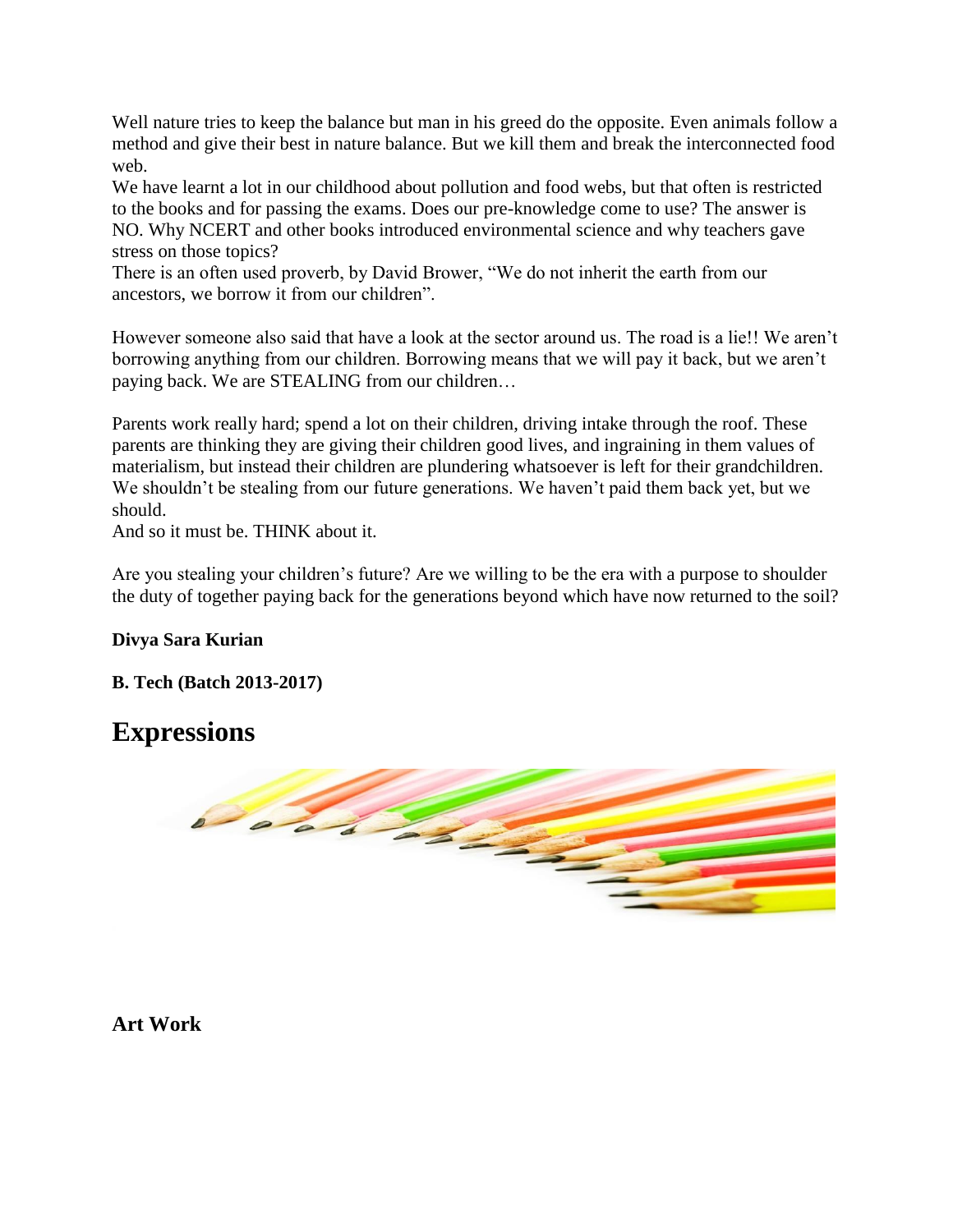

# **Debanshee Saha**

**B. Tech (Batch 2013-2017)**

# **Painting**

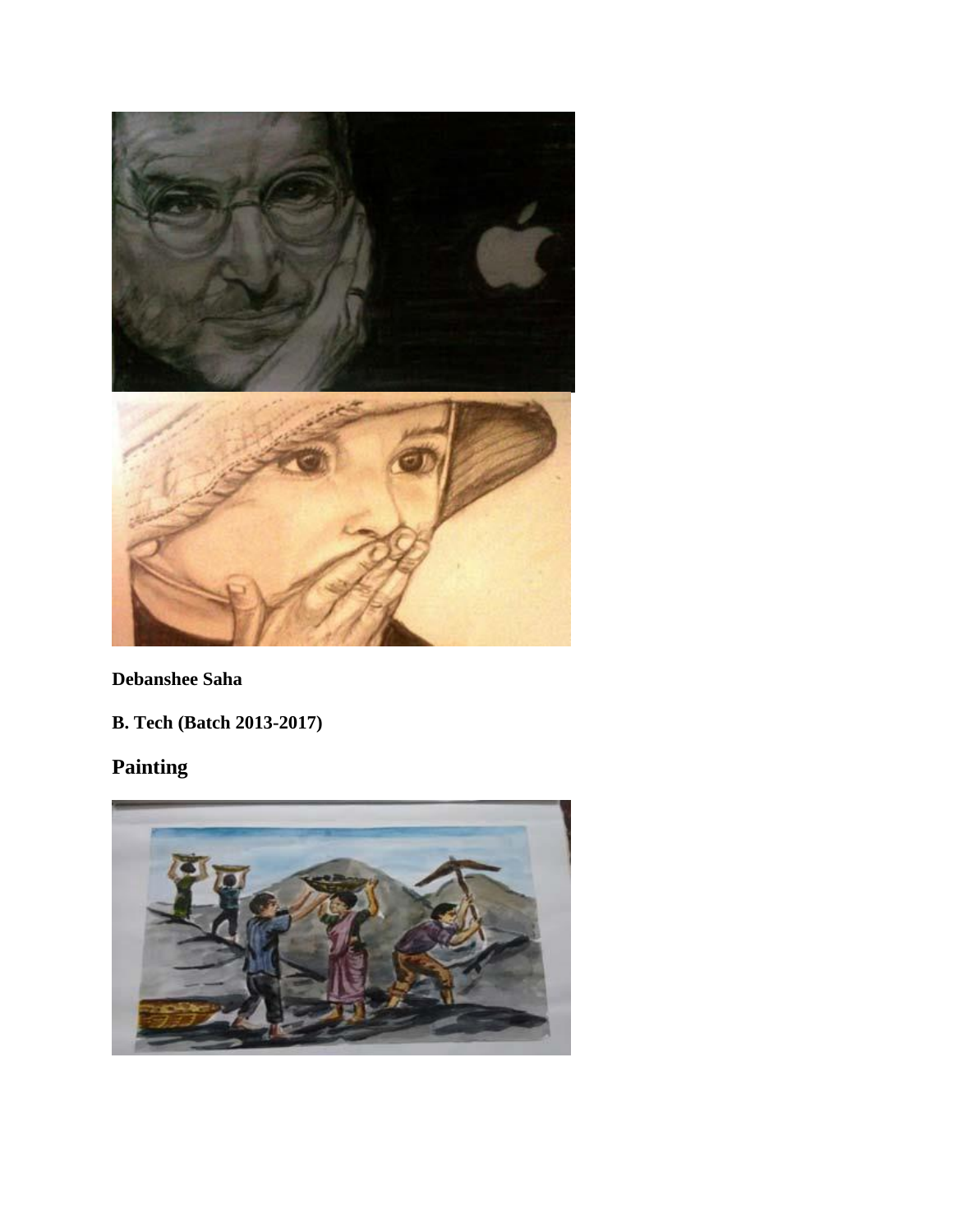

#### **Sibeli Mukherjee**

### **B. Tech (Batch 2013-2017)**

#### **Achievements**

**Jai Verma** of (Batch 2017) along with other members dealt with the problem statement to invent a new traffic experience using public transport through a smart app. They are supposed to transform the problem using design thinking. .Their aim was to create an app which would connect users with similar interests travelling to same or connecting destinations using public transport.They used SAP Technologies(SAP HANA Cloud Platform and SAPUI5) to create the app prototype.

The team consisted of:

.

Jai Verma- Computer Science from India

Bessenyei Balazs Donát- Computer Science student from Hungary

Pascal Jung- Computer Science student from Germany

Marianna Tkach- Business student from Barcelona

Laia Pujadas- Business Studies student from Barcelona

Saad Benzaida- Business Studies student from Morocco

Jennifer Luksteiz- Design Thinking Expert from SAP Germany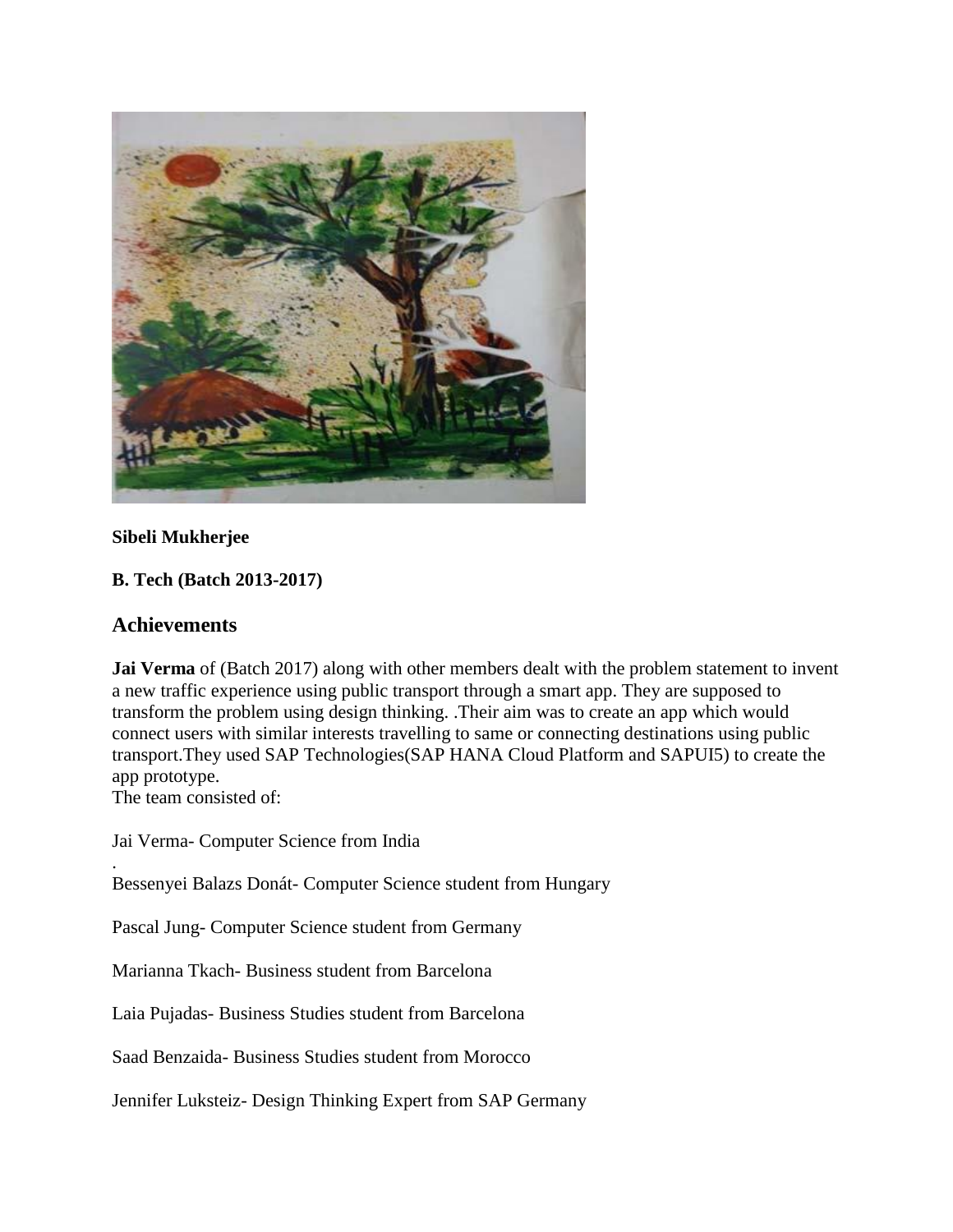# **Research @ NU**

# **Research paper in Condensed Matter & Applied Physics**



Prachi Singh, student of B.Tech IV year, Biotechnology, has presented her research work on A Biosensor System Using Nickel Ferrite Nanoparticles in an international conference on Condensed Matter & Applied Physics (ICC-2015) on 30th Oct 2015 in Veterinary Auditorium, Engineering college, Bikaner. The session was chaired by Prof. Antoine from Princeton University, USA.

### **Research paper in International Conference on Current Engineering and Technology**



Sibeli Mukherjee, B.Tech 2013-17 batch along with batch mate Prakhar Awasthi, presented the paper titled "Health Monitoring in Remote Areas Using WBAN" in the International Conference on Current Engineering and Technology which was held in New Delhi.

The other authors include Rishabh Kumar, Divya Sara Kurian, Sanya Mittal and Bhumesh Birdi. The paper was written under the guidance of Mr. Jetendra Joshi.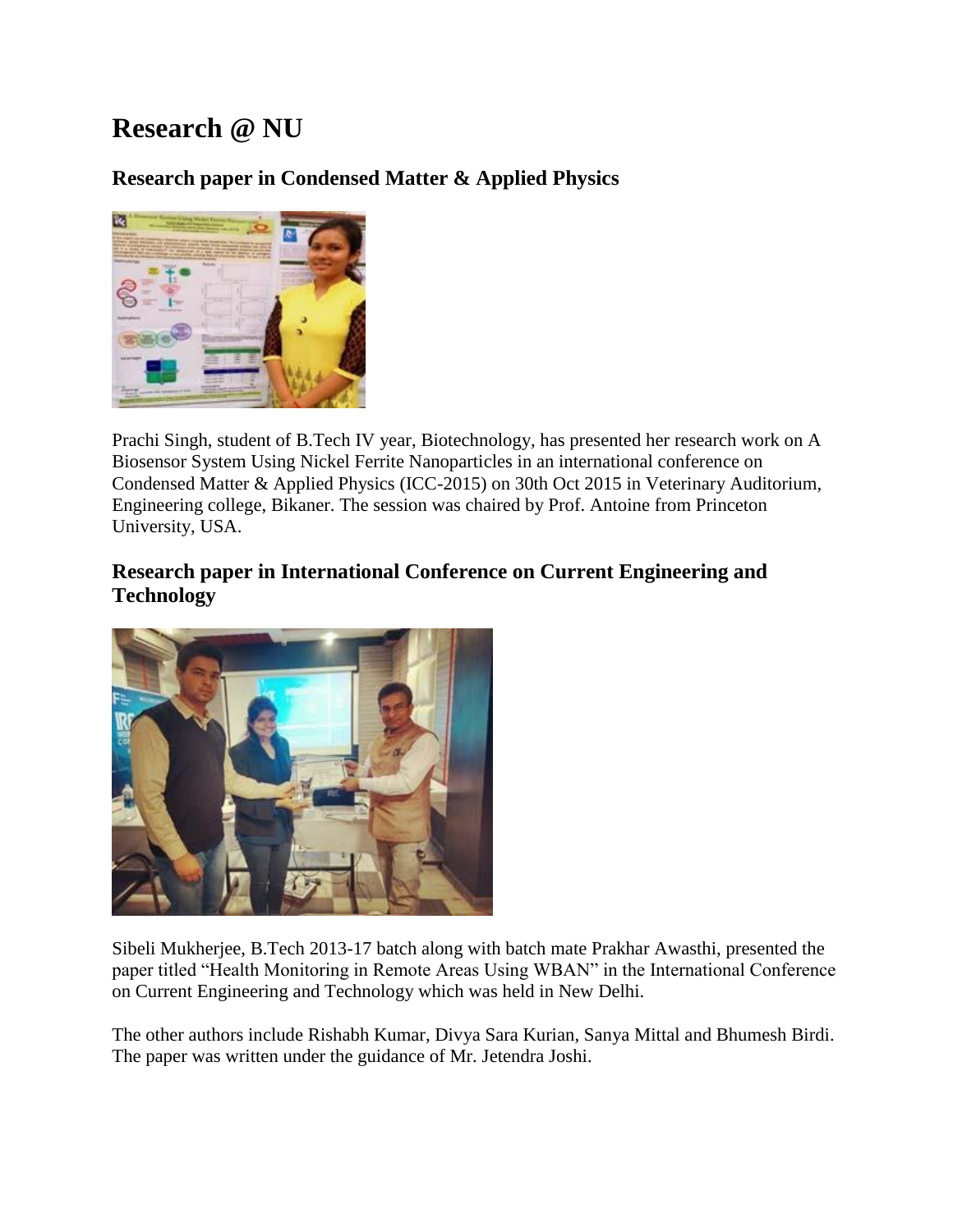

Saurabh Jha has presented his paper, 'A Model Based Connectivity And Localization Strategy For Vehicular Ad-hoc Network' at IEEE 7th International Conference on Intelligent System, Modelling and Simulation. The conference was held at Century Park Hotel, Bangkok, Thailand from 25th -27th January, 2016.

The other authors included Dushyant Yadav, Manash Jyoti Deka and Devjeet Singh Choudhary. The paper was written under the guidance of Mr. Jetendra Joshi.